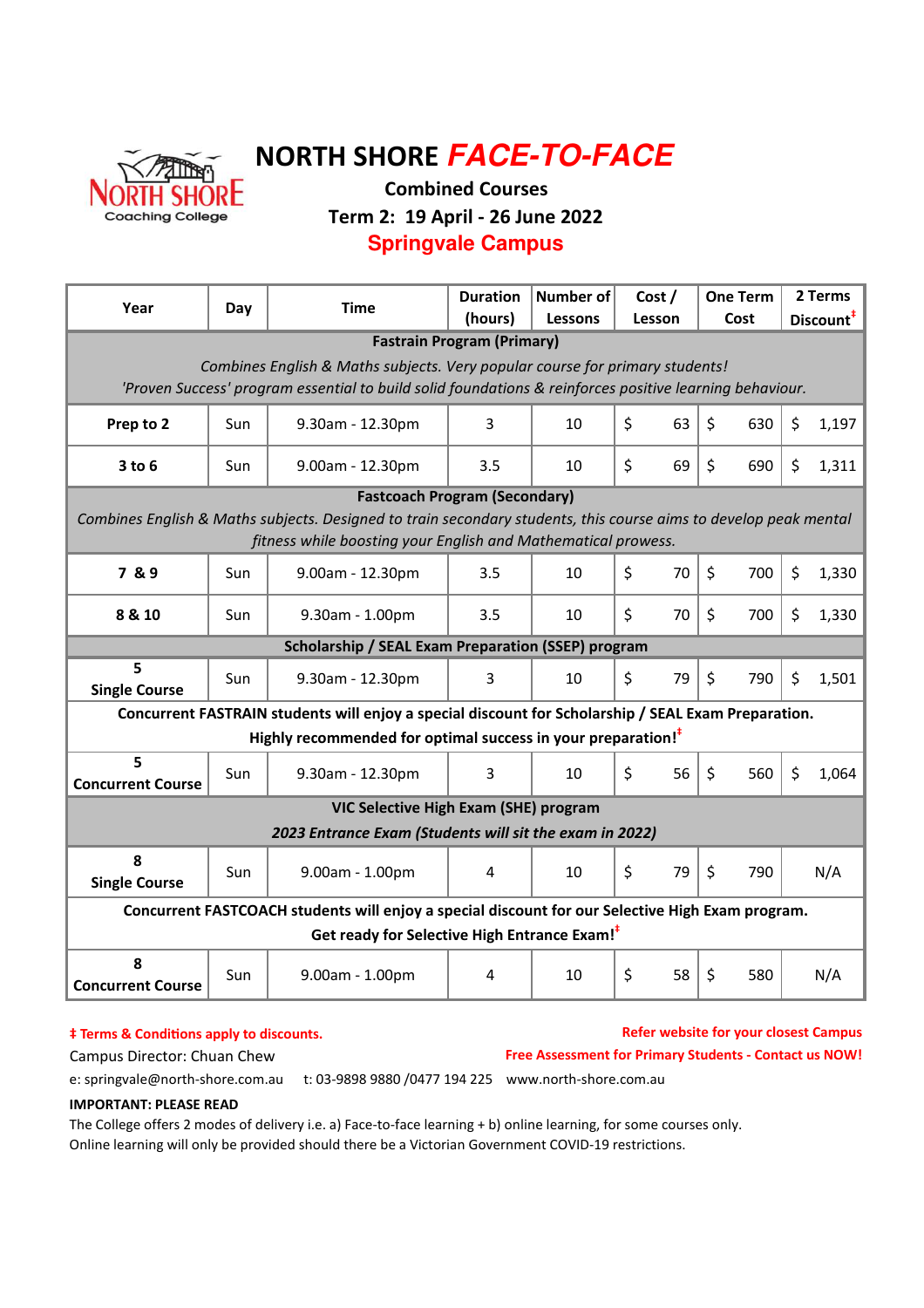

## NORTH SHORE **FACE-TO-FACE**

Single Subjects Term 2: 19 April - 26 June 2022 **Springvale Campus**

| Year                     | Subject                        |                                                                           | <b>Time</b>                     | <b>Duration</b><br>(Hours) | Number of Lessons   Cost / Lesson   One Term Cost   Discount |          |                             | 2 Terms<br>ŧ |  |  |
|--------------------------|--------------------------------|---------------------------------------------------------------------------|---------------------------------|----------------------------|--------------------------------------------------------------|----------|-----------------------------|--------------|--|--|
|                          |                                |                                                                           | <b>Primary (Prep to Year 6)</b> |                            |                                                              |          |                             |              |  |  |
| Prep to 2                | <b>English</b>                 | Sun                                                                       | 9.30am - 11.00am                | 1.5                        | 10                                                           | \$<br>49 | $\boldsymbol{\zeta}$<br>490 | \$<br>931    |  |  |
|                          | <b>Maths / General Ability</b> | Sun                                                                       | 11.00am - 12.30pm               |                            |                                                              |          |                             |              |  |  |
| 3 to 6                   | <b>English</b>                 | Sun                                                                       | 9.00am - 11.00am                | $\overline{2}$             | 10                                                           | \$<br>55 | \$<br>550                   | \$1,045      |  |  |
|                          | <b>Maths / General Ability</b> | Sun                                                                       | 11.00am - 12.30pm               | 1.5                        | 10                                                           | \$<br>51 | \$<br>510                   | \$<br>969    |  |  |
| Secondary (Year 7 to 10) |                                |                                                                           |                                 |                            |                                                              |          |                             |              |  |  |
| $\overline{\mathbf{z}}$  | <b>English</b>                 | Sun                                                                       | 11.00am - 12.30pm               | 1.5                        | 10                                                           | \$<br>51 | \$<br>510                   | \$<br>969    |  |  |
|                          | Maths / Science                | Sun                                                                       | 9.00am - 11.00am                | $\overline{2}$             | 10                                                           | \$<br>56 | \$<br>560                   | \$1,064      |  |  |
|                          |                                | Includes bonus material - Selective High Trial Exams for English & Maths! |                                 |                            |                                                              |          |                             |              |  |  |
| 8 & 10                   | <b>English</b>                 | Sun                                                                       | 9.30am - 11.00am                | 1.5                        | 10                                                           | \$<br>51 | \$<br>510                   | \$<br>969    |  |  |
|                          | Maths / Science (8 only)       | Sun                                                                       | 11.00am - 1.00pm                | $\overline{2}$             | 10                                                           | \$<br>56 | \$<br>560                   | \$1,064      |  |  |
| 9                        | English                        | Sun                                                                       | 11.00am - 12.30pm               | 1.5                        | 10                                                           | \$<br>51 | \$<br>510                   | \$<br>969    |  |  |
|                          | <b>Maths</b>                   | Sun                                                                       | 9.00am - 11.00am                | $\overline{2}$             | 10                                                           | \$<br>56 | \$<br>560                   | \$1,064      |  |  |

#### $\ddagger$  Terms & Conditions apply to discounts.

Campus Director: Chuan Chew

Refer website for your closest Campus Free Assessment for Primary Students - Contact us NOW!

e: springvale@north-shore.com.au t: 03-9898 9880 / 0477 194 225 www.north-shore.com.au

#### IMPORTANT: PLEASE READ

The College offers 2 modes of delivery i.e. a) Face-to-face learning + b) online learning, for some courses only. Online learning will only be provided should there be a Victorian Government COVID-19 restrictions.